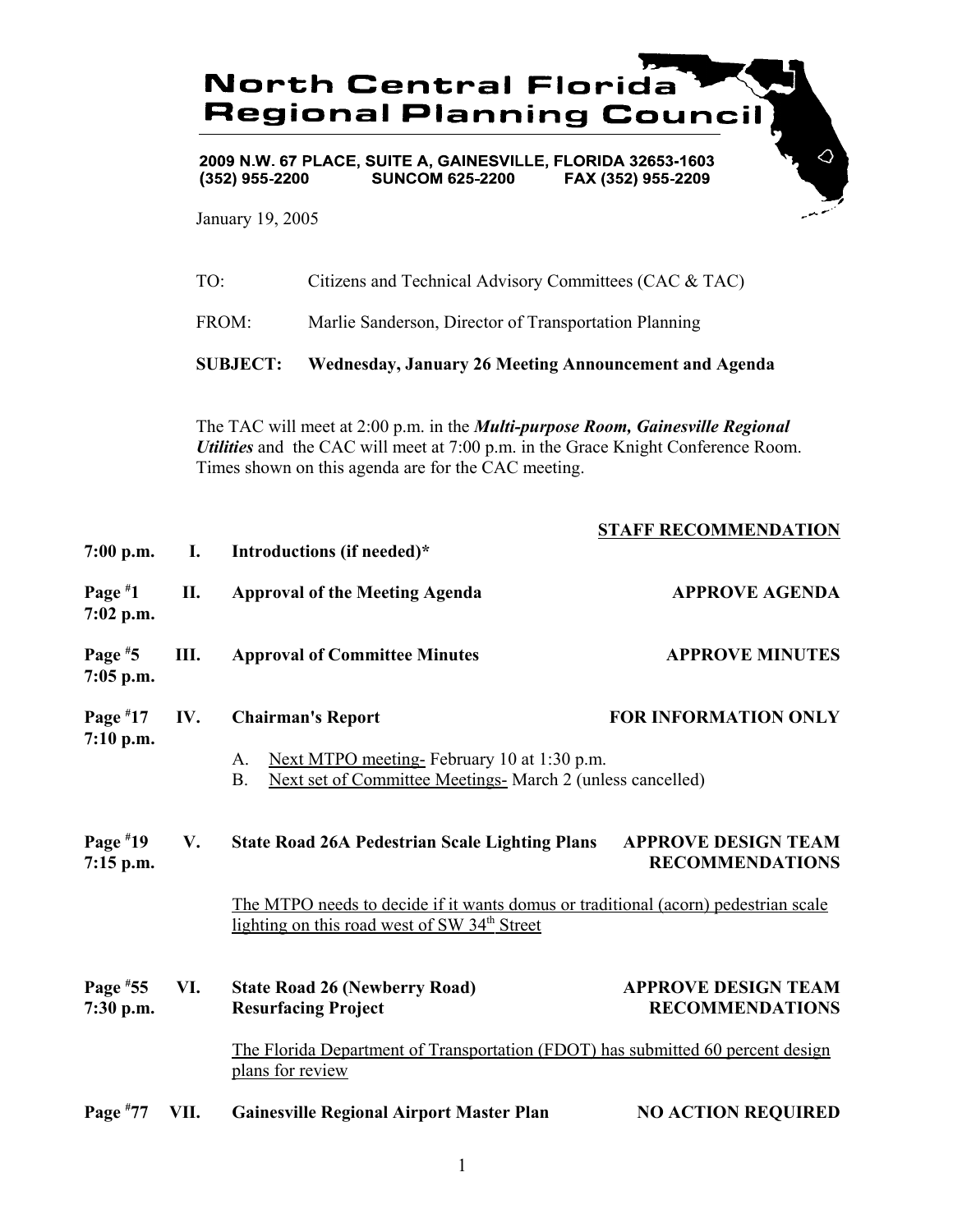| 7:45 p.m.                   | The Airport Director will make a presentation concerning the information that has<br>been developed so far for the update of this Plan |                                                |
|-----------------------------|----------------------------------------------------------------------------------------------------------------------------------------|------------------------------------------------|
| Page #79 VIII.<br>8:05 p.m. | <b>Archer Road and SW 34th Street Intersection</b><br><b>Feasibility Study for a New Interchange</b>                                   | <b>APPROVE STAFF</b><br><b>RECOMMENDATIONS</b> |
|                             | City Public Works Department staff recommend that MTPO/City/County charrette<br>funds be used to prepare this study                    |                                                |
| IX.                         | <b>Year 2020 Transportation Plan Update</b>                                                                                            |                                                |
| Page $*89$                  | <b>Schedule of Events</b><br>$\mathbf{A}$ .                                                                                            | <b>NO ACTION REQUIRED</b>                      |
| 8:20 p.m.                   | Staff will discuss the latest schedule for this Plan Update                                                                            |                                                |
| Page $*95$                  | <b>Revised Household Survey</b><br><b>B.</b>                                                                                           | <b>NO ACTION REQUIRED</b>                      |
| $8:25$ p.m.                 | The enclosed household survey incorporates MTPO member comments                                                                        |                                                |
| Page #109<br>8:30 p.m.      | <b>Revised Evaluation Factors</b><br>$\mathbf{C}$ .                                                                                    | <b>RANK EVALUATION FACTORS</b>                 |
|                             | The enclosed evaluation factors incorporate MTPO member comments                                                                       |                                                |
| Page #115                   | <b>Significant Plan Update Issues</b><br>D.                                                                                            | <b>REVIEW AND COMMENT</b>                      |
| 8:35 p.m.                   | The Corradino Group has asked us to identify key planning issues that need to be<br>addressed in this plan update                      |                                                |
| Page #117                   | <b>Existing Plus Committed (E+C) Network</b><br>E.                                                                                     | <b>NO ACTION REQUIRED</b>                      |
| <b>TAC Only</b>             | <u>The proposed E+C network includes Main Street and SW 24<sup>th</sup> Avenue</u>                                                     |                                                |
| Page #119<br>8:40 p.m.      | <b>Model Validation Meeting</b><br>F.                                                                                                  | <b>NO ACTION REQUIRED</b>                      |
|                             | Interested Committee members are invited to this meeting on February 18                                                                |                                                |